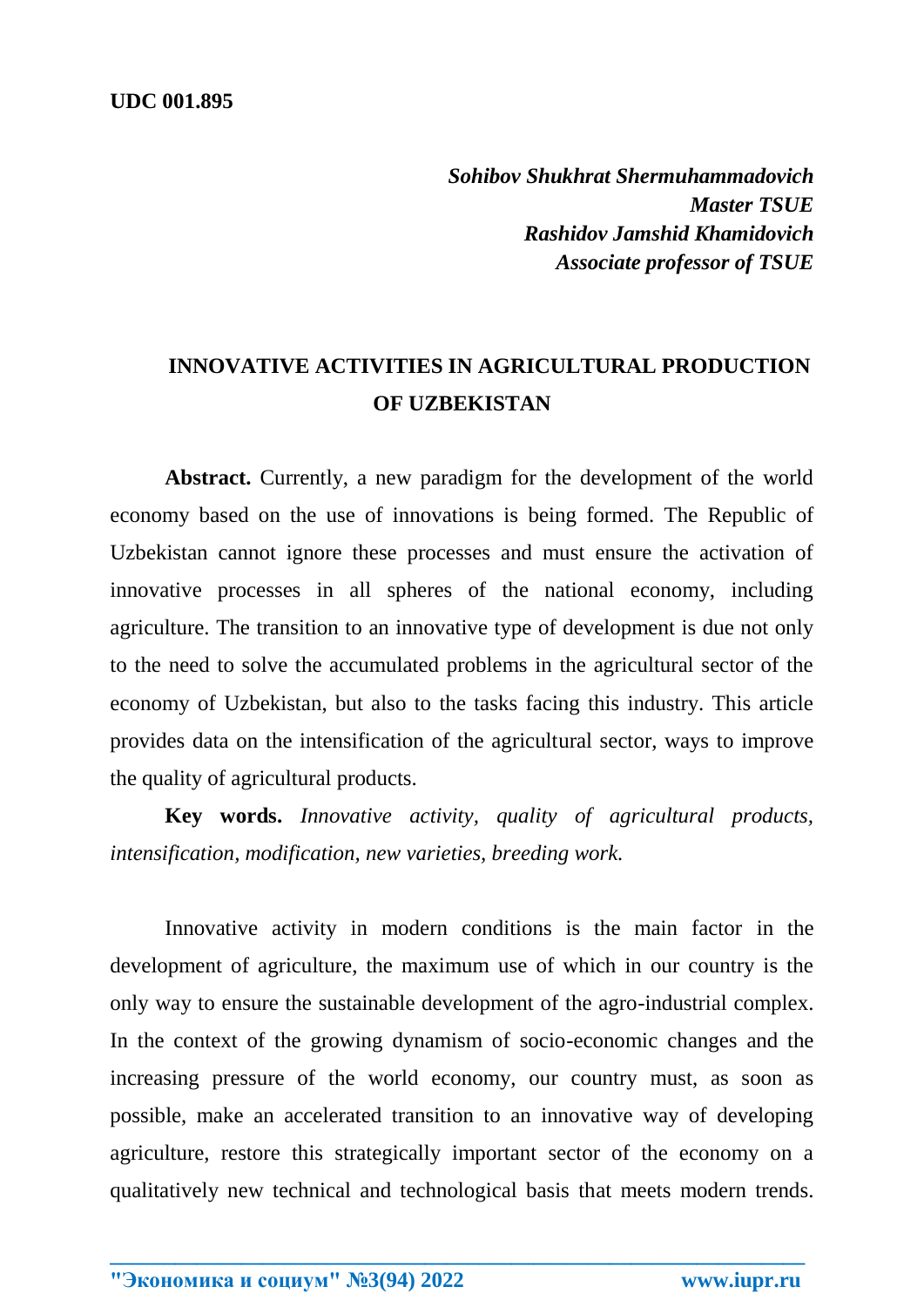Otherwise, our agricultural sector will hopelessly lag behind and finally lose competitiveness. $<sup>1</sup>$ .</sup>

In the Republic of Uzbekistan in recent years, large-scale work has been carried out to implement an innovative model of agriculture. The ongoing work on the diversification of agriculture, the efficient use of land and water resources, the use of modern and intensive technologies are yielding good results. Rational use of sown areas, including the use of repeated intermediate crops, clustering of agricultural enterprises, strengthening the material and technical infrastructure of agricultural producers, the introduction of advanced and innovative technologies in the agro-industrial complex, allow agricultural producers of the republic to provide their products not only to the domestic market, but also to sell part of the resulting products for export, mostly to the Russian Federation. Due to the reduction of low-yield lands previously used for growing cotton and wheat, the areas of fruit and vegetable crops, including potatoes, vegetables, fodder, oilseeds, intensive orchards and vineyards, which are in high demand in the domestic and world markets, are expanding. Republic began growing such non-traditional crops as saffron and soybeans. In 2020, the growth in agricultural production compared to 2019 amounted to 103.5%, the cost of production amounted to 49 trillion soums (1.6 trillion soums more). Traditionally, the cotton industry is of great importance in the agro-industrial complex. About 3.0 million tons of raw cotton are produced annually in the republic, from which about 1 million tons of cotton fiber are produced. In view of the further optimization of sown areas aimed at reducing the area under cotton, it is very important to maintain the existing volumes of cotton fiber production, which are so necessary to provide the textile industry with raw materials. One of the components of maintaining the production of cotton fiber in the same volumes is to support research on the creation of new competitive varieties of cotton, including using the achievements of genetic engineering. New breeding varieties should not only be high-yielding, but also have high

**\_\_\_\_\_\_\_\_\_\_\_\_\_\_\_\_\_\_\_\_\_\_\_\_\_\_\_\_\_\_\_\_\_\_\_\_\_\_\_\_\_\_\_\_\_\_\_\_\_\_\_\_\_\_\_\_\_\_\_\_\_\_\_\_**

 $\overline{\phantom{a}}$ 

<sup>1</sup> https://moluch.ru/archive/110/26275/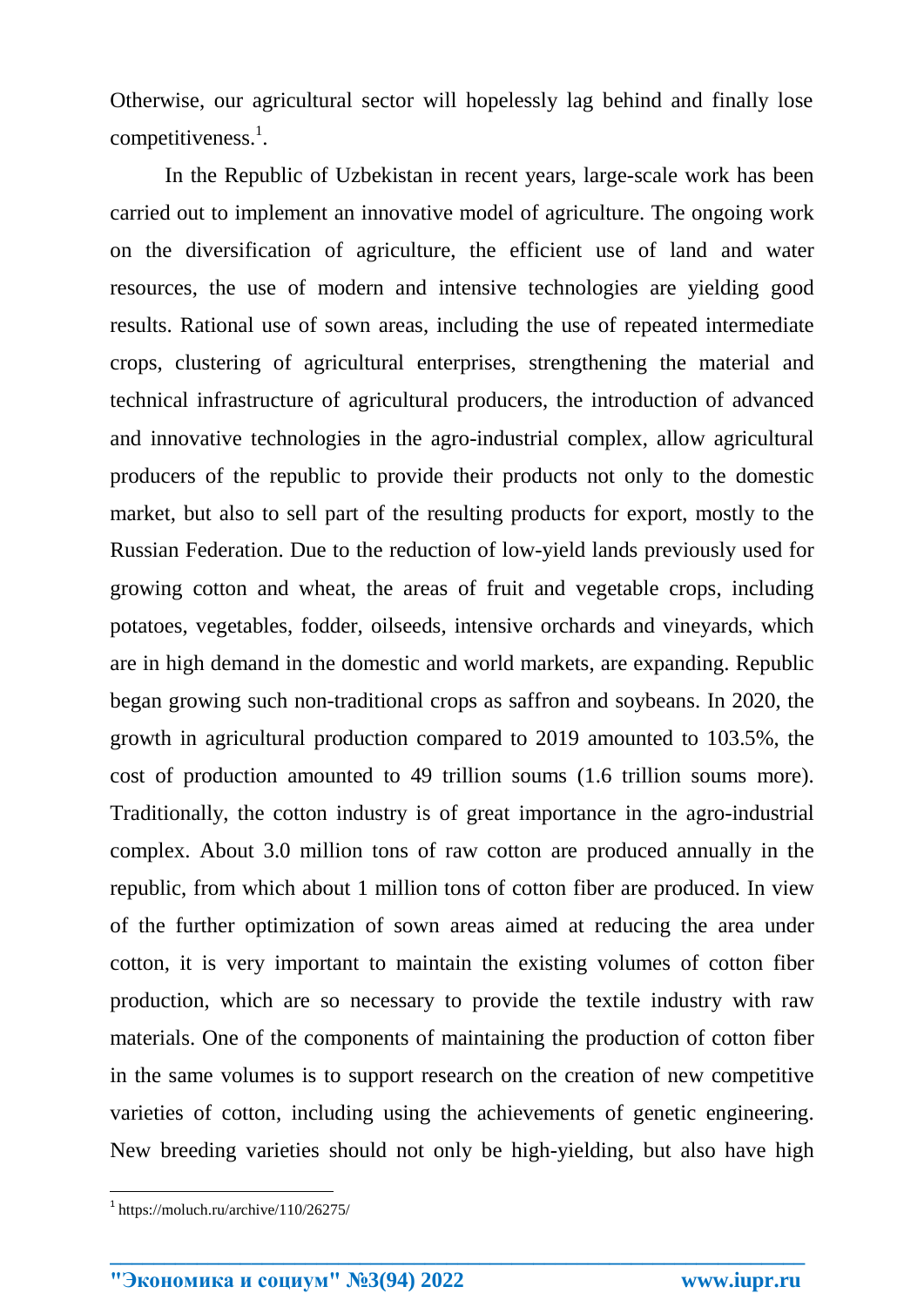quality indicators and fiber yield. The country's leadership provides all-round support for research by originator institutes that are engaged in breeding work to develop domestic cotton varieties with a given yield, the best fiber quality and spinning characteristics, increased fiber yield and seed oil content.

Conducted surveys of consumers of Uzbek fiber allow to improve the system of placement of the most popular selection varieties of cotton. Measures to improve breeding work, zoning of cotton varieties that are extremely in demand on the world market, together with the improvement of the technology for preparing sowing seeds and primary processing of cotton, contributed to improving the quality and range of cotton fiber.

New varieties created by Uzbek scientists have successfully passed largescale tests in 13 different soil and climatic conditions of Uzbekistan. Field tests have shown the superiority of these varieties over any traditional varieties both in fiber quality, adaptation to the harsh environmental conditions of Uzbekistan, and in early maturity and yield. The new Porlock cotton varieties are the world's first biotech cotton varieties with improved fiber quality and other agronomically important traits. It is also the world's first successful field trial of cotton varieties produced using gene knockout technology. The modern cotton varieties of the Porlock series have shown a huge advantage of genetically engineered varieties over any traditional varieties in terms of fiber quality (codes 38-41 versus codes 35-36 for conventional varieties). In addition, superiority is evidenced by adaptation to the harsh environmental conditions of Uzbekistan (drought, salinity and heat stress), early maturity (5-10 days earlier) and an increase in the yield of raw cotton (at least 10-18%) or cotton fiber. (more than 1000 kg per hectare versus 800 kg/ha for common varieties of Uzbekistan). The new varieties produce more seeds with a 25-30% increase in 1000 seed weight, which provides an opportunity to increase food and feed. To this end, the farms of Uzbekistan are actively working on the widespread introduction of watersaving technologies. These technologies include: drip irrigation, sprinkling, mobile irrigation trays, pipelines, etc. Despite the fact that water-saving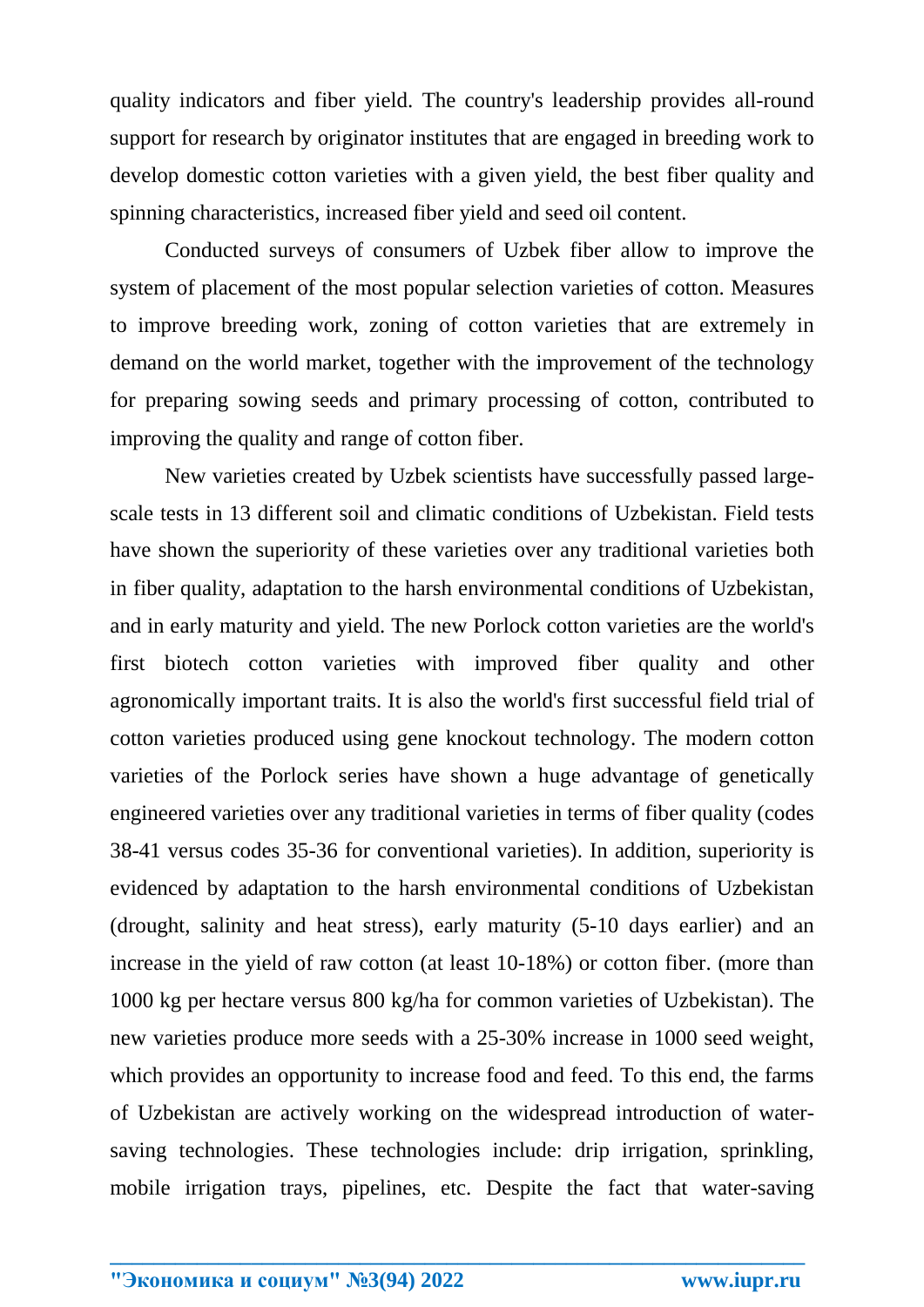technologies require additional and sometimes large investments, the analysis of the effectiveness of their application has shown that these innovations are selfsustaining and cost-effective. The advantages of water-saving technologies are not only that they can reduce irrigation water consumption by up to 65 percent, but also lead to an increase in crop yields and labor productivity, significantly reduce the cost of fuel and lubricants, mineral fertilizers, and ultimately increase the income of farmers. Currently, water-saving technologies have been introduced on an area of about 240,000 hectares, including drip irrigation technology on 28,000 hectares of land. In order to stimulate the introduction of drip irrigation systems and other water-saving technologies, tax incentives are provided to farms by the state. In particular, they are exempted from paying land and other types of taxes for a period of five years. When sowing cotton seeds, precision seeders are increasingly being used.

Only the creation of favorable institutional conditions for the intensification of the innovation process and the revitalization of the economic activity of agricultural enterprises will improve the quality and competitiveness of domestic agricultural products, bring the agricultural sector of the economy on the path of sustainable and effective development.

## **Reference**

- 1. Долженко, Р. А. Инновации в управлении персоналом в коммерческом банке : монография / Р. А. Долженко ; Алт. ин-т труда и права (фил.) Образоват. учреждения профсоюзов "Акад. труда и социал. отношений". – Барнаул : Азбука, 2012. – 177 с.
- 2. Артюшина, Е. В. Исследование прогнозного новшества на наличие стратегического соответствия в диверсифицированной организации / Е. В. Артюшина // Менеджмент в России и за рубежом : журнал. –  $2013. - N_2 2. - C. 48-53.$